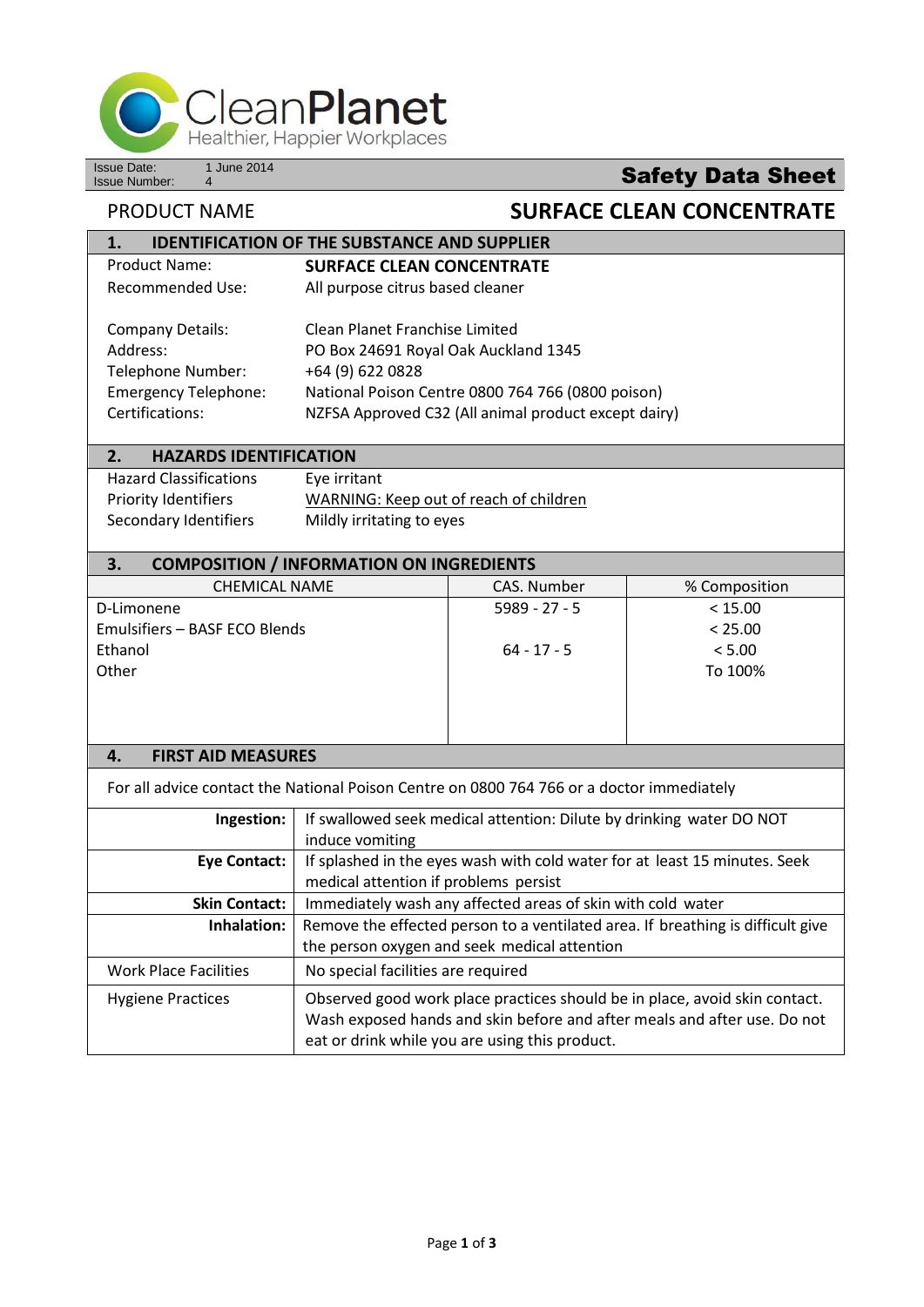| <b>FIRE FIGHTING MEASURES</b><br>5.                                                                                                                                                                                                                                                                              |                                                                                                                                                                                                                                                                                                                                                                                                                                                                                                                                                                                                                                                                                                                                                                                                                                                  |  |  |
|------------------------------------------------------------------------------------------------------------------------------------------------------------------------------------------------------------------------------------------------------------------------------------------------------------------|--------------------------------------------------------------------------------------------------------------------------------------------------------------------------------------------------------------------------------------------------------------------------------------------------------------------------------------------------------------------------------------------------------------------------------------------------------------------------------------------------------------------------------------------------------------------------------------------------------------------------------------------------------------------------------------------------------------------------------------------------------------------------------------------------------------------------------------------------|--|--|
| <b>Types of Hazard</b>                                                                                                                                                                                                                                                                                           | Non flammable, combustible or explosive                                                                                                                                                                                                                                                                                                                                                                                                                                                                                                                                                                                                                                                                                                                                                                                                          |  |  |
| <b>Fire Hazard Properties</b>                                                                                                                                                                                                                                                                                    | SURFACE CLEAN CONCENTRATE is not classified as flammable. Hazardous                                                                                                                                                                                                                                                                                                                                                                                                                                                                                                                                                                                                                                                                                                                                                                              |  |  |
|                                                                                                                                                                                                                                                                                                                  | fumes when heated to decomposition                                                                                                                                                                                                                                                                                                                                                                                                                                                                                                                                                                                                                                                                                                                                                                                                               |  |  |
| <b>Extinguish Media</b>                                                                                                                                                                                                                                                                                          | Water spray or fog. Carbon dioxide and dry chemical powder. Do not allow                                                                                                                                                                                                                                                                                                                                                                                                                                                                                                                                                                                                                                                                                                                                                                         |  |  |
|                                                                                                                                                                                                                                                                                                                  | water to enter the drains                                                                                                                                                                                                                                                                                                                                                                                                                                                                                                                                                                                                                                                                                                                                                                                                                        |  |  |
| <b>Protective Clothing</b>                                                                                                                                                                                                                                                                                       | When fighting a major fire wear full protective clothing including a breathing                                                                                                                                                                                                                                                                                                                                                                                                                                                                                                                                                                                                                                                                                                                                                                   |  |  |
|                                                                                                                                                                                                                                                                                                                  | apparatus                                                                                                                                                                                                                                                                                                                                                                                                                                                                                                                                                                                                                                                                                                                                                                                                                                        |  |  |
| <b>ACCIDENTAL RELEASE MEASURES</b><br>6.                                                                                                                                                                                                                                                                         |                                                                                                                                                                                                                                                                                                                                                                                                                                                                                                                                                                                                                                                                                                                                                                                                                                                  |  |  |
| <b>Emergency Procedures:</b>                                                                                                                                                                                                                                                                                     | Wear suitable protective clothing. Restrict access to contaminated area.                                                                                                                                                                                                                                                                                                                                                                                                                                                                                                                                                                                                                                                                                                                                                                         |  |  |
|                                                                                                                                                                                                                                                                                                                  | Contain the spill and prevent further dispersion. Retrieve intact containers                                                                                                                                                                                                                                                                                                                                                                                                                                                                                                                                                                                                                                                                                                                                                                     |  |  |
|                                                                                                                                                                                                                                                                                                                  |                                                                                                                                                                                                                                                                                                                                                                                                                                                                                                                                                                                                                                                                                                                                                                                                                                                  |  |  |
|                                                                                                                                                                                                                                                                                                                  |                                                                                                                                                                                                                                                                                                                                                                                                                                                                                                                                                                                                                                                                                                                                                                                                                                                  |  |  |
|                                                                                                                                                                                                                                                                                                                  |                                                                                                                                                                                                                                                                                                                                                                                                                                                                                                                                                                                                                                                                                                                                                                                                                                                  |  |  |
|                                                                                                                                                                                                                                                                                                                  |                                                                                                                                                                                                                                                                                                                                                                                                                                                                                                                                                                                                                                                                                                                                                                                                                                                  |  |  |
|                                                                                                                                                                                                                                                                                                                  |                                                                                                                                                                                                                                                                                                                                                                                                                                                                                                                                                                                                                                                                                                                                                                                                                                                  |  |  |
|                                                                                                                                                                                                                                                                                                                  |                                                                                                                                                                                                                                                                                                                                                                                                                                                                                                                                                                                                                                                                                                                                                                                                                                                  |  |  |
|                                                                                                                                                                                                                                                                                                                  |                                                                                                                                                                                                                                                                                                                                                                                                                                                                                                                                                                                                                                                                                                                                                                                                                                                  |  |  |
|                                                                                                                                                                                                                                                                                                                  |                                                                                                                                                                                                                                                                                                                                                                                                                                                                                                                                                                                                                                                                                                                                                                                                                                                  |  |  |
|                                                                                                                                                                                                                                                                                                                  |                                                                                                                                                                                                                                                                                                                                                                                                                                                                                                                                                                                                                                                                                                                                                                                                                                                  |  |  |
| Storage:                                                                                                                                                                                                                                                                                                         | Store in a cool place and away from open flames in a closed container.                                                                                                                                                                                                                                                                                                                                                                                                                                                                                                                                                                                                                                                                                                                                                                           |  |  |
|                                                                                                                                                                                                                                                                                                                  | Keep containers closed at all times.                                                                                                                                                                                                                                                                                                                                                                                                                                                                                                                                                                                                                                                                                                                                                                                                             |  |  |
|                                                                                                                                                                                                                                                                                                                  | KEEP OUT OF REACH OF CHILDREN                                                                                                                                                                                                                                                                                                                                                                                                                                                                                                                                                                                                                                                                                                                                                                                                                    |  |  |
|                                                                                                                                                                                                                                                                                                                  |                                                                                                                                                                                                                                                                                                                                                                                                                                                                                                                                                                                                                                                                                                                                                                                                                                                  |  |  |
| 8.<br><b>EXPOSURE CONTROL / PERSONAL PROTECTION</b>                                                                                                                                                                                                                                                              |                                                                                                                                                                                                                                                                                                                                                                                                                                                                                                                                                                                                                                                                                                                                                                                                                                                  |  |  |
| Application in the work                                                                                                                                                                                                                                                                                          | Prevent exposure by implementing engineering controls, wear personal                                                                                                                                                                                                                                                                                                                                                                                                                                                                                                                                                                                                                                                                                                                                                                             |  |  |
|                                                                                                                                                                                                                                                                                                                  |                                                                                                                                                                                                                                                                                                                                                                                                                                                                                                                                                                                                                                                                                                                                                                                                                                                  |  |  |
|                                                                                                                                                                                                                                                                                                                  | contact                                                                                                                                                                                                                                                                                                                                                                                                                                                                                                                                                                                                                                                                                                                                                                                                                                          |  |  |
|                                                                                                                                                                                                                                                                                                                  |                                                                                                                                                                                                                                                                                                                                                                                                                                                                                                                                                                                                                                                                                                                                                                                                                                                  |  |  |
|                                                                                                                                                                                                                                                                                                                  |                                                                                                                                                                                                                                                                                                                                                                                                                                                                                                                                                                                                                                                                                                                                                                                                                                                  |  |  |
|                                                                                                                                                                                                                                                                                                                  |                                                                                                                                                                                                                                                                                                                                                                                                                                                                                                                                                                                                                                                                                                                                                                                                                                                  |  |  |
|                                                                                                                                                                                                                                                                                                                  |                                                                                                                                                                                                                                                                                                                                                                                                                                                                                                                                                                                                                                                                                                                                                                                                                                                  |  |  |
|                                                                                                                                                                                                                                                                                                                  |                                                                                                                                                                                                                                                                                                                                                                                                                                                                                                                                                                                                                                                                                                                                                                                                                                                  |  |  |
|                                                                                                                                                                                                                                                                                                                  |                                                                                                                                                                                                                                                                                                                                                                                                                                                                                                                                                                                                                                                                                                                                                                                                                                                  |  |  |
|                                                                                                                                                                                                                                                                                                                  |                                                                                                                                                                                                                                                                                                                                                                                                                                                                                                                                                                                                                                                                                                                                                                                                                                                  |  |  |
|                                                                                                                                                                                                                                                                                                                  |                                                                                                                                                                                                                                                                                                                                                                                                                                                                                                                                                                                                                                                                                                                                                                                                                                                  |  |  |
|                                                                                                                                                                                                                                                                                                                  |                                                                                                                                                                                                                                                                                                                                                                                                                                                                                                                                                                                                                                                                                                                                                                                                                                                  |  |  |
|                                                                                                                                                                                                                                                                                                                  |                                                                                                                                                                                                                                                                                                                                                                                                                                                                                                                                                                                                                                                                                                                                                                                                                                                  |  |  |
|                                                                                                                                                                                                                                                                                                                  |                                                                                                                                                                                                                                                                                                                                                                                                                                                                                                                                                                                                                                                                                                                                                                                                                                                  |  |  |
|                                                                                                                                                                                                                                                                                                                  |                                                                                                                                                                                                                                                                                                                                                                                                                                                                                                                                                                                                                                                                                                                                                                                                                                                  |  |  |
|                                                                                                                                                                                                                                                                                                                  |                                                                                                                                                                                                                                                                                                                                                                                                                                                                                                                                                                                                                                                                                                                                                                                                                                                  |  |  |
|                                                                                                                                                                                                                                                                                                                  |                                                                                                                                                                                                                                                                                                                                                                                                                                                                                                                                                                                                                                                                                                                                                                                                                                                  |  |  |
|                                                                                                                                                                                                                                                                                                                  |                                                                                                                                                                                                                                                                                                                                                                                                                                                                                                                                                                                                                                                                                                                                                                                                                                                  |  |  |
| 7.<br><b>HANDLING AND STORAGE</b><br>Handling:<br>place<br>Outside the work place<br><b>Engineering Controls</b><br><b>Personal Protection</b><br>9.<br>Appearance:<br><b>Physical State</b><br>Odour<br><b>Specific Gravity</b><br><b>Boiling Point</b><br>Vapour Pressure<br>Solubility in water<br>Product pH | from the site. Place damaged containers into containment devices. Absorb<br>spill with inert material and place in waste containers. Wash the area with<br>water and place the washing in the waste treatment container. Dispose of<br>waste in an approved facility.<br>Avoid contact with eyes and clothing. Always keep the containers tightly<br>closed. Wash any contaminated clothing before re-use or storage Do not<br>dispose of any material into the waterways or sewers.<br>protective equipment and use work practices that prevent eye and skin<br>Not required for this product<br>Not required for this product<br>Not required for this product<br>PHYSICAL AND CHEMICAL PROPERTIES<br>Yellow coloured<br>Liquid<br>Orange Citrus<br>$~^{\sim} 1.02$<br>>100 degrees C<br>Not applicable<br>Soluble with water<br>$10 + (-0.5)$ |  |  |